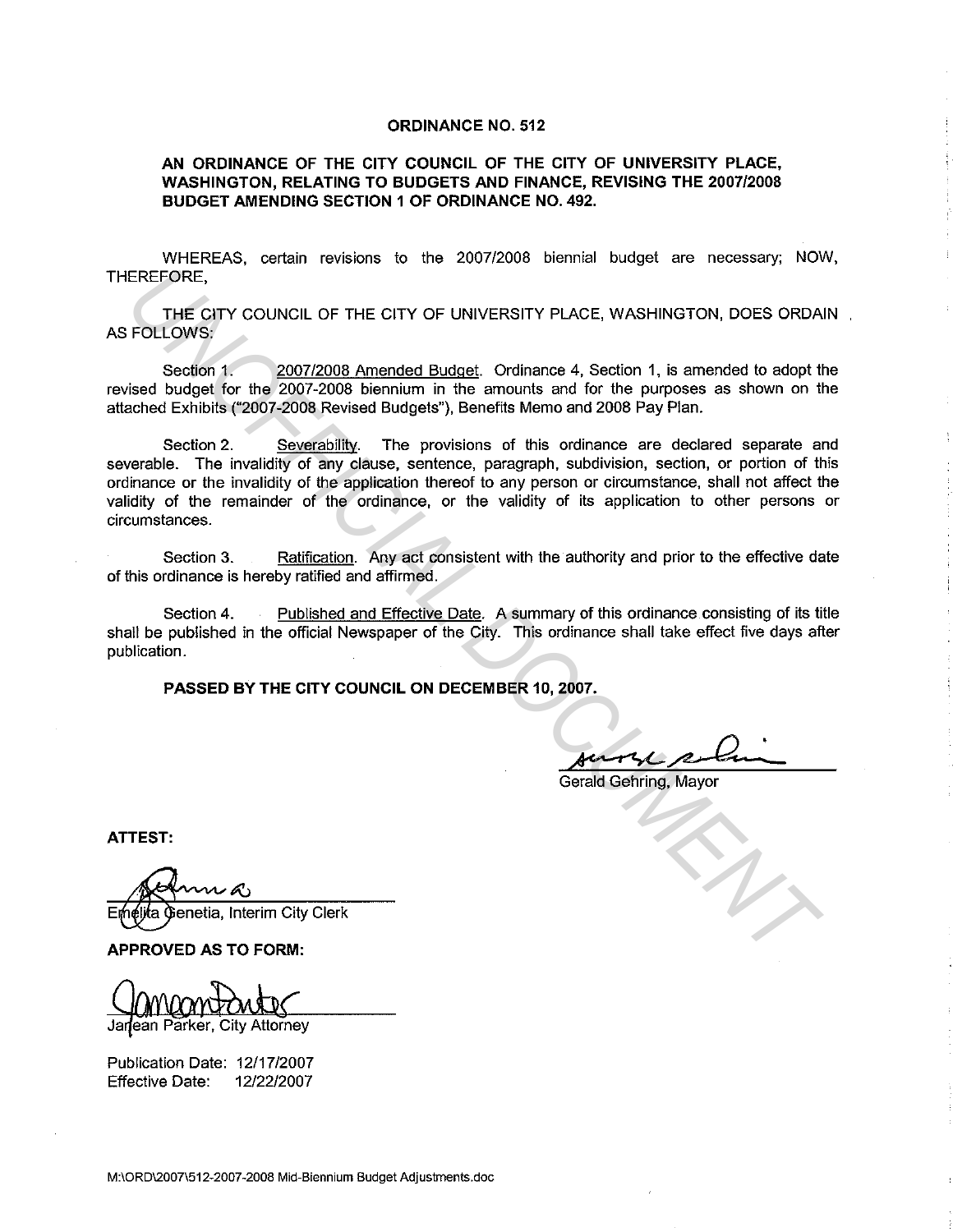## EXHIBIT A-1 CITY OF UNIVERSITY PLACE 2007 Proposed Budget

|                         |                                         |    | CH I OF UNIVERSITT FEACE<br>2007 Proposed Budget |                           |                                      |    |                     |                        |            |          |                                 |  |  |
|-------------------------|-----------------------------------------|----|--------------------------------------------------|---------------------------|--------------------------------------|----|---------------------|------------------------|------------|----------|---------------------------------|--|--|
|                         |                                         |    | REVENUES                                         |                           |                                      |    | <b>EXPENDITURES</b> |                        |            |          |                                 |  |  |
|                         |                                         |    |                                                  | & OTHER<br><b>SOURCES</b> |                                      |    |                     | & OTHER<br><b>USES</b> |            |          | <b>ENDING</b><br><b>BALANCE</b> |  |  |
|                         | FUND                                    |    | Adopted                                          | Adjustment                | Revised                              |    | Adopted             | Adjustment             | Revised    |          | Balance                         |  |  |
| Operating               |                                         |    |                                                  |                           |                                      |    |                     |                        |            |          |                                 |  |  |
| General                 |                                         |    |                                                  |                           |                                      |    |                     |                        |            |          |                                 |  |  |
| 001                     | General                                 | \$ | 15,630,343 \$                                    | 335,815                   | $\sqrt{5}$<br>15,966,158             | \$ | 13,061,639 \$       | $1,015,701$ \$         | 14,077,340 | \$       | 1,888,818                       |  |  |
|                         | <b>Special Revenue</b>                  |    |                                                  |                           |                                      |    |                     |                        |            |          |                                 |  |  |
| 101                     | Street                                  |    | 1,745,377                                        | (138,076)                 | 1,607,301                            |    | 1,603,301           | 4,000                  | 1,607,301  |          |                                 |  |  |
| 102                     | <b>Arterial Street</b>                  |    | 251,913                                          |                           | 251,913                              |    | 220,000             |                        | 220,000    |          | 31,913                          |  |  |
| 103                     | Real Estate Excise Tax                  |    | 1,535,473                                        |                           | 1,535,473                            |    | 969,840             | 200,000                | 1,169,840  |          | 365,633                         |  |  |
| 105                     | Traffic Impact Fees                     |    |                                                  | 300,000                   | 300,000                              |    |                     | 300,000                | 300,000    |          |                                 |  |  |
| 120                     | Path & Trails                           |    | 47,425                                           |                           | 47,425                               |    |                     |                        |            |          | 47,425                          |  |  |
| 140                     | Surface Water Mgmt                      |    | 2,683,189                                        | 145,749                   | 2,828,938                            |    | 2,321,188           | 46,314                 | 2.367,502  |          | 461,436                         |  |  |
| 188                     | Strategic Reserve                       |    | 776,150                                          |                           | 776,150                              |    |                     |                        |            |          | 776,150                         |  |  |
|                         | <b>Sub-total Special Revenue</b>        |    | 7,039,527                                        | 307,673                   | 7,347,200                            |    | 5,114,329           | 550,314                | 5,664,643  |          | 1,682,557                       |  |  |
| <b>Debt Service</b>     |                                         |    |                                                  |                           |                                      |    |                     |                        |            |          |                                 |  |  |
| 201                     | Debt Service                            |    | 10,427,859                                       | 4,000,734                 | 14,428,593                           |    | 10,152,540          | 4,276,053              | 14,428,593 |          |                                 |  |  |
|                         | <b>Sub-total Debt Service Funds</b>     |    | 10,427,859                                       | 4,000,734                 | 14,428,593                           |    | 10,152,540          | 4,276,053              | 14,428,593 |          |                                 |  |  |
|                         | <b>Total Operating</b>                  |    | 33.097.729                                       | 4,644.222                 | 37,741,951                           |    | 28:328.509          | 5,842,068              | 34,170,576 |          | 3,571,375                       |  |  |
|                         |                                         |    |                                                  |                           |                                      |    |                     |                        |            |          |                                 |  |  |
| Capital Improvement     |                                         |    |                                                  |                           |                                      |    |                     |                        |            |          |                                 |  |  |
| 301                     | Parks CIP                               |    | 442,558                                          | (4,992)                   | 437,566                              |    | 392,611             | (4,992)                | 387,619    |          | 49,947                          |  |  |
| 302                     | Public Works CIP                        |    | 47,487,946                                       | (17, 450, 912)            | 30,037,034                           |    | 46,345,693          | (16, 308, 659)         | 30,037,034 |          |                                 |  |  |
| 303                     | Municipal Facilities CIP                |    | 41,634                                           |                           | 41.634                               |    | 41,634              |                        | 41,634     |          |                                 |  |  |
|                         | Sub-total CIP                           |    | 47,972,138                                       | (17, 455, 904)            | 30,516,234                           |    | 46,779,938          | (16, 313, 651)         | 30.466,287 |          | 49,947                          |  |  |
| <b>Internal Service</b> |                                         |    |                                                  |                           |                                      |    |                     |                        |            |          |                                 |  |  |
| 501                     | Fleet & Equipment                       |    | 1,199,143                                        | (500,000)                 | 699,143                              |    | 288,813             |                        | 288,813    |          | 410,330                         |  |  |
| 502                     | Information Technology & Services       |    | 1,150,964                                        |                           | 1,150,964                            |    | 769,713             |                        | 769,713    |          | 381,251                         |  |  |
| 506                     | Risk Management                         |    | 243,493                                          |                           | 243,493                              |    | 192,650             |                        | 192,650    |          | 50,843                          |  |  |
|                         | <b>Sub-total Internal Service</b>       |    | 2,593,600                                        | (500,000)                 | 2,093,600                            |    | 1,251,176           |                        | 1,251,176  |          | 842,424                         |  |  |
| Non-Annually Budgeted   |                                         |    |                                                  |                           |                                      |    |                     |                        |            |          |                                 |  |  |
| 150                     | Donations and Gifts to University Place |    | 106,694                                          | 550                       | 107,244                              |    | 107,244             |                        | 107,244    |          |                                 |  |  |
|                         | Sub-total Non-Annually Budgeted         |    | 106,694                                          | 550                       | 107,244                              |    | 107,244             |                        | 107,244    |          |                                 |  |  |
|                         | <b>Total Budget</b>                     | H  | 83,770,161 8                                     |                           | $(13.311, 132)$ S $(70, 459, 029)$ . |    | 76,466,866          | $(10.471, 583)$ S<br>W | 65,995,283 | siiliili | 4,463,746                       |  |  |